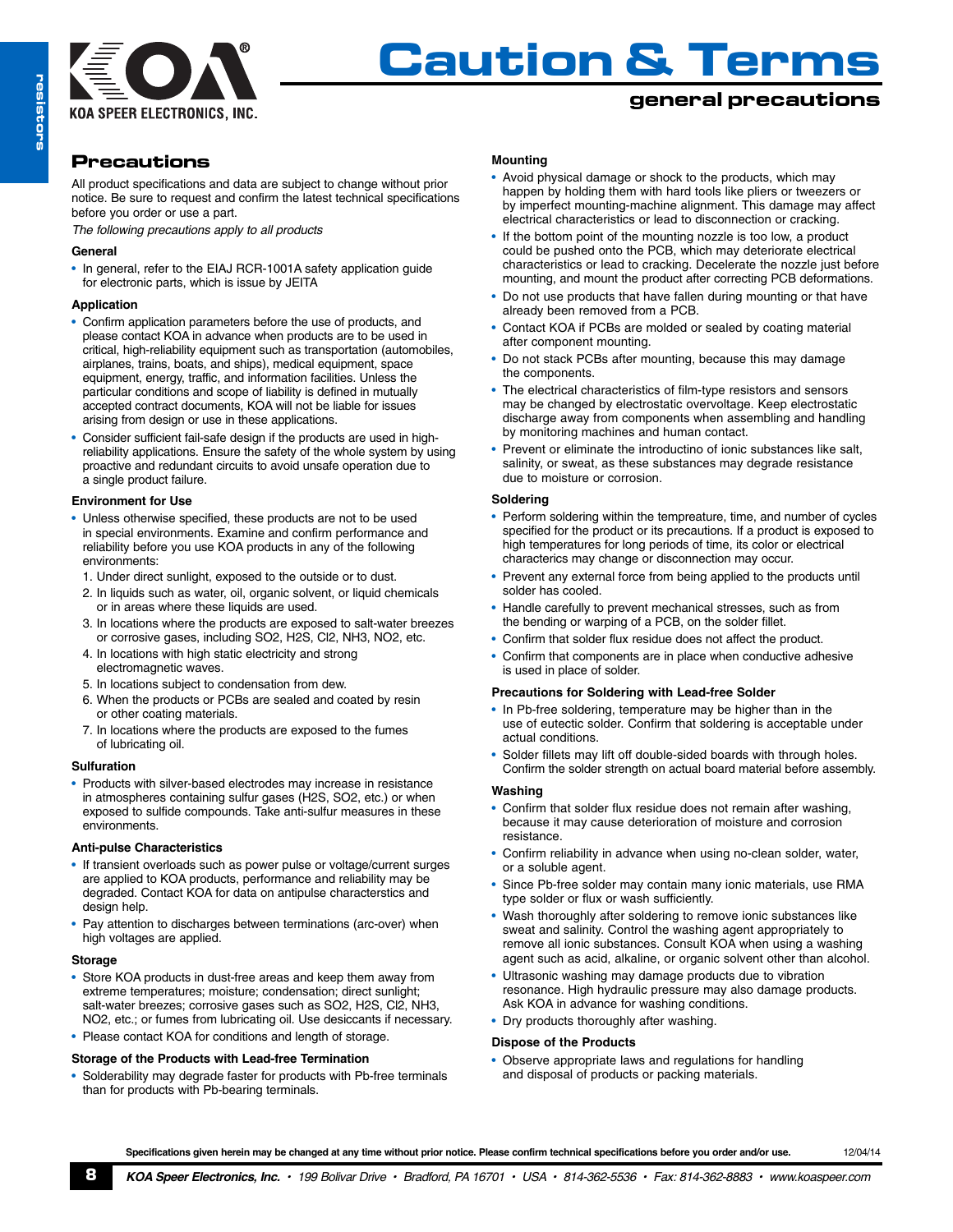

## **general precautions**

#### *The following precautions apply to surface mount devices*

#### **Precautions Related to PCB Bending Stress**

- Arrange the long side of chip components parallel with the direction of the smaller coefficient of thermal expansion in anisotropic PCBs.
- Cracking of the solder fillet may occur with thermal cycling, because of mismatch of coefficients of thermal expansion between the board and the component. Pad size, amount of solder, and amount of heat radiating from the PCB must be designed carefully, especially with large components of 5 mm x 2.5 mm or larger.
- If products are mounted near a depaneling line, the termination or component may be damaged by large stresses during depaneling. Mount the products as shown in the following figure to minimize depaneling stress.



The level of stress on terminations A>B≠C>D>E

• Use proper layouts to avoid stress from warping, bending, or deformation of the board in order to avoid solder cracking or component damage.



- Pay careful attention to products mounted near the edge of the board or near connectors, since stresses may happen during connection.
- Pay careful attention to layout when products are mounted near large components, when solder solidifies, it creates a stress in directions based on the large components, and cracking may occur.
- Design solder pads to be equal. If solder pads differ in size, they may change electrical characteristics or cause cracking and tombstoning when solder is cooling.

#### **Mounting and Soldering**

- Poor mounting machine adjustment may cause cracking, chipping, or alignment errors. Check and inspect the mounting machine in advance.
- Set backup pins in an appropriate layout to avoid damage to components mounted on the back of the board. Do not set these pins at nozzle positions.
- Adjust the bottom dead point of a dispenser away from the board when you apply adhesive to avoid damage to components mounted on the back of the board.
- Confirm that products solder properly if wave soldering is used.
- Pay close attention to amount of solder, since an improper amount may create a large stress on the component and cause cracking or malfunctions.

#### **Soldering with a Soldering Iron**

- Solder using a soldering iron at the temperature specified in the technical specifications or precautions for each product.
- Perform preheating as much as possible.
- Keep the tip of the soldering iron away from the body and the product terminal.
- Avoid physical damage or shock to components when using hard tools like pliers and tweezers.

*The following precautions apply to through-hole devices*

#### **Mechanical Stress**

- Play close attention to vibration resonance after mounting.
- Do not add additional bending or twisting stresses to the product.
- Fix large components firmly.
- When lead wires are to be bent, use a large radius of curvature to avoid excessive stress on the terminal joint. Excessive stresses may cause the lead wire to separate from the electrode cap and damage the product.
- Do not add excessive stresses to the product body when lead wires are cut or held by the mounting machine.

#### **Temperature Rise**

• Pay close attention to heat radiation and interaction with other components, since large resistors general a large amount of heat when the rated power is applied.

#### **Higher Power Ratings**

In some cases, KOA will increase the power rating for a given component. Often, the older power rating and newer power rating are both given on the specification, in order to create a transition period. During this time, the new power rating will often have a note asking for discussion with KOA.

A higher power rating is based on appropriate resistance stability, but other ratings and parameters still require attention. For example, voltage rating is based on a separate failure mechanism and will not be increased in the same ratio. In mid- and high-value resistors, power dissipation will still be kept lower than the new rating by the voltage limit. In addition, using a resistor at a higher power than its previous rating will create a greater rise in temperature on the surface of the component. This temperature rise should be checked for acceptability and to make sure that the layout does not place the resistor near a board material or component that could be damaged by greater heat.

Specifications given herein may be changed at any time without prior notice. Please confirm technical specifications before you order and/or use. 12/04/14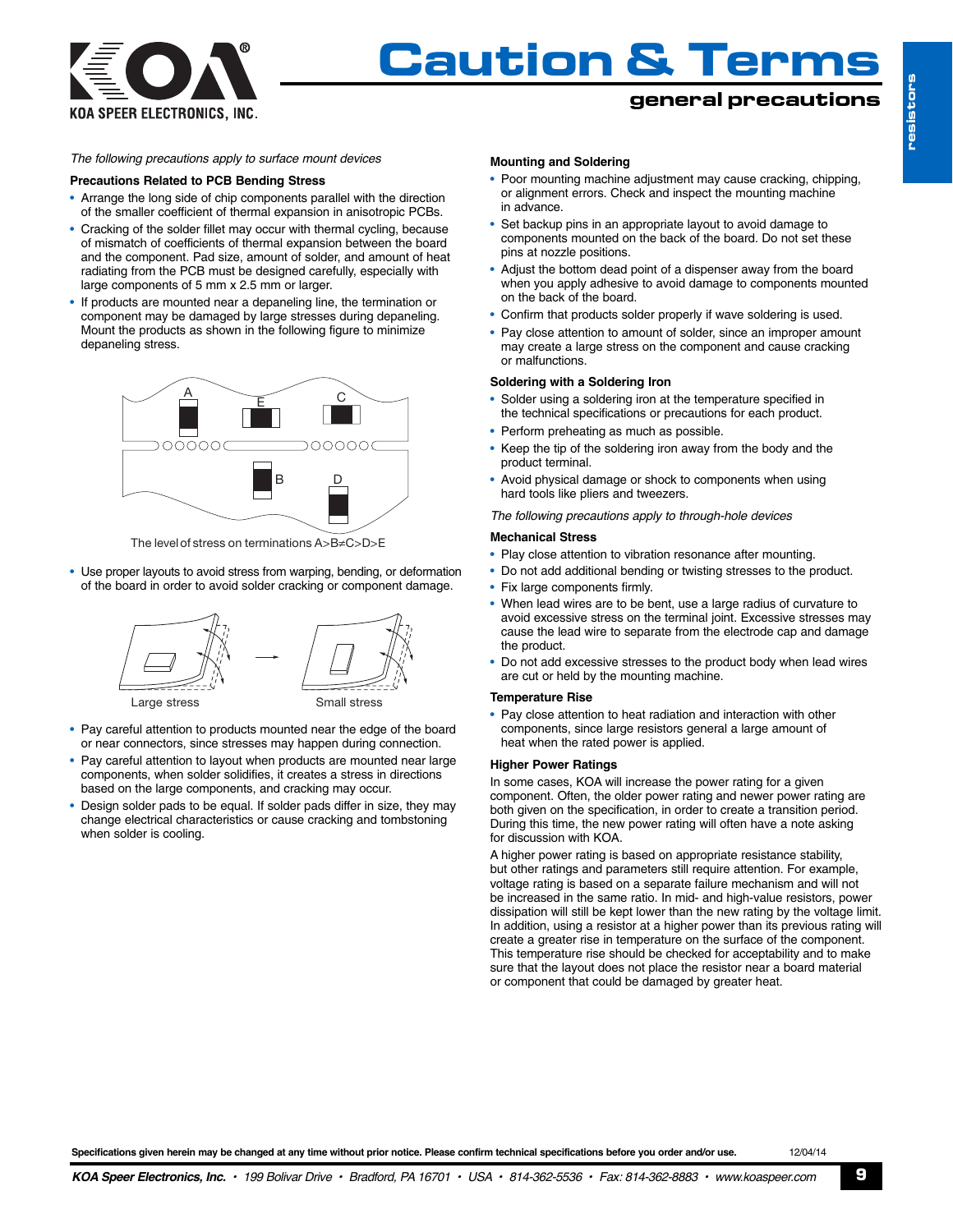

### **derating curves**

### **Introduction of the Derating Curves Based on the Terminal Part Temperature**

#### **Background**

Recent studies have led to better practices for miniaturizing highpower components in high-temperature automotive environments. Applications that require high-temperature resistors have increased dramatically. Recently, derating guidelines based on the resistor's terminal temperature, such as the diagram in figure 1, have been introduced to respond to these requirements.



**Figure 1. Derating curve based on the terminal part temperature**

Derating by terminal temperature has already been used for metal-plate current-sense resistors with very low resistance values (such as the PSB and PSE series). These resistors are used to sense large currents in inverters and converters, and nearby switching elements or high-current conductors can lead to a local temperature increase at the resistor terminal beyond the temperature generated by the resistor itself. The techniques learned in designing these applications are now being extended to general-purpose components.

#### **Overview of the Establishment of the Derating Curves Based on Ambient Temperature**

The traditional derating curve, which is based on ambient temperature, was defined by IEC and JIS during the vacuum tube era, long before the appearance of surface-mount resistors. At the time, there were no printed circuit boards, and cylindrical resistors with lead wires were held above the board by lug terminals, as shown in figure 2.



**Figure 2. Heat dissipation of cylindrical resistors**

Regardless of the shape of the resistor, the heat generated by its use is dissipated through three pathways. One path is conduction through solids such as the terminal. The second path is convection, usually heat transfer into the air by natural convection. The third path is radiation of infrared. Of these pathways, conduction increases with the area of solid connected the resistor. Convection and radiation increase with the total surface area of the resistor.

When cylindrical resistors with lead wires are mounted on lug terminals, the lead wire is long and thin, so the thermal resistance to conduction is high, and heat dissipation through that path is low. On the other hand, the dissipation of heat by convection and radiation is high, because the surface area of the resistor is large. Simulation shows that 80% to 90% of the heat from a cylindrical, lead-wire resistor is dissipated directly into the ambient air. The temperature **L** of the resistor can be calculated by adding the temperature rise caused by self-heating to the ambient temperature. Because the ambient is sufficient to estimate the thermal resistance for most of the heat dissipation, the traditional derating curve was based on it.

#### **Heat Dissipation of Surface Mount Resistors**

Figure 3 shows the main heat dissipation paths for modern surface mount resistors. This type of resistor has only a small surface area, so convection and radiation have proportionally less heat dissipation. On the other hand, since the device is directly connected to the PCB pattern by a large part of the surface area, conduction will be the primary path for heat dissipation. In general, conduction through the terminal to the board represents over 90% of the heat dissipation, even when convection and radiation are presumed to be at their maximum levels. Therefore, the terminal temperature, on the main heat pathway, is the best location to monitor for controlling power dissipation.



**Figure 3. Heat dissipation of surface mount resistors**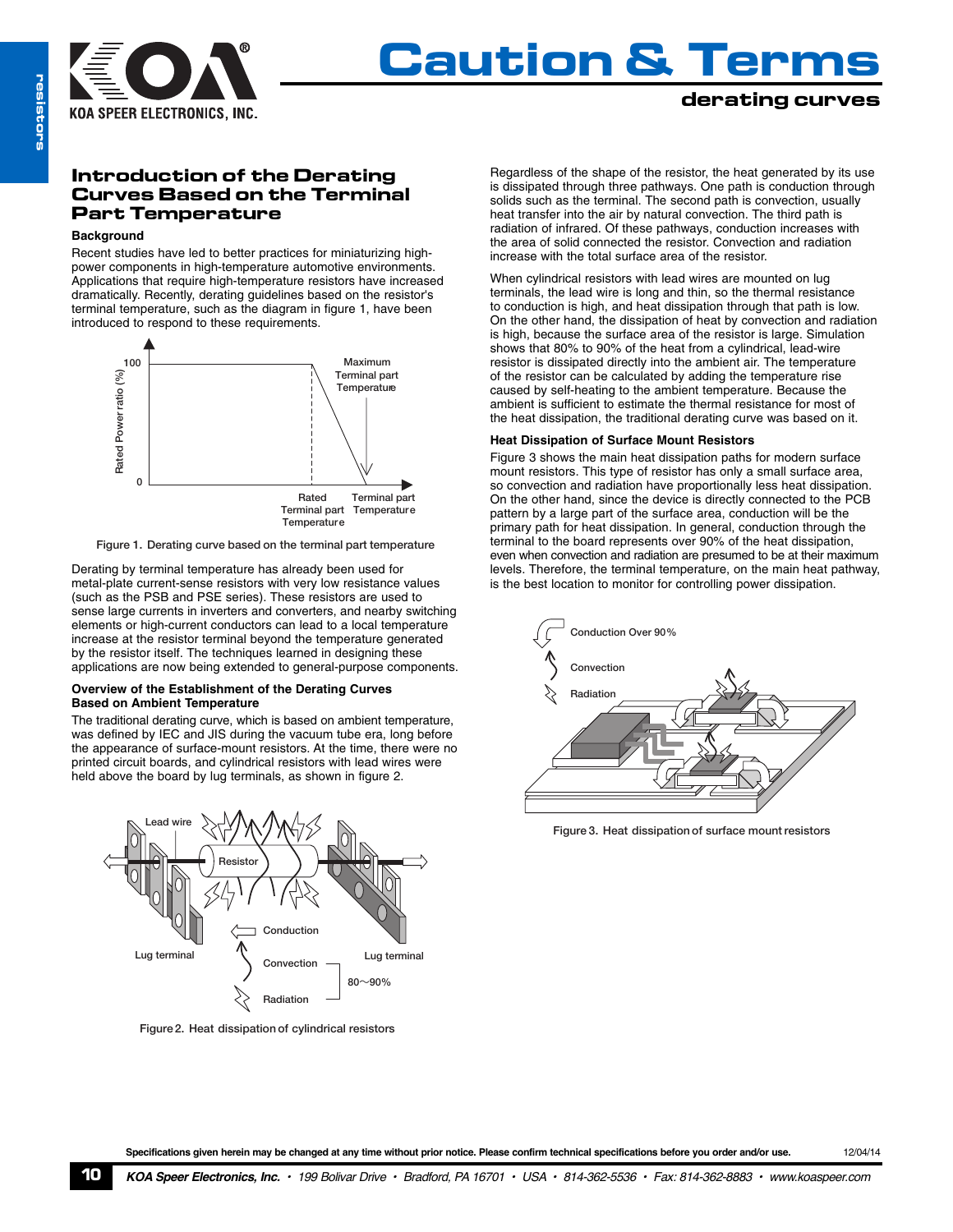

### **derating curves**

#### **Derating Curve Suitable for the Surface Mount Resistor**

As shown in figure 4, when a given amount of power is applied to the resistor, any given point on the resistor's surface will have the same temperature rise over the terminal temperature, regardless of ambient temperature. This is because there is very little heat dissipation from the resistor's surface to the ambient air.





However, surface temperatures at a given power will differ between different PCB designs, since the terminal temperature will be different. When resistors are mounted close to each other or other heatgenerating devices, as shown in figure 5, there is a possibility that the temperature will be higher than the 70°C ambient temperature threshold used in the traditional JIS/IEC derating curve.

The traditional derating curve bsaed on ambient tempreature usually uses 70°C as the ambient temperature above which parts are to be derated. There will be no problem if resistors are used with sufficient electrical and thermal margin, but recent trends to miniaturization, high power density, and high-temperature use have reduced margins on design.

Redefining derating based on terminal temperature is a way to better represent the capabilities of the part. KOA will provide a derating curve suitable for surface mount resistors, based on testing under conditions where power rating is defined in terms of terminal temperature (as seen in terms & definitions).



**Figure 5. Temperaturediffers dependingon the board**

#### **How to Use the Derating Curve Based on the Terminal Part Temperature**

Here are some examples on using terminal temperature derating that lead to greater factors of safety, reduction in number of resistors, or use of a smaller component. The conditions for these examples are: (1) Ambient temperature of the board: 100°C

- 
- (2) Terminal temperature of the surface mount resistor: 120°C
- (3) Actual power load: 0.05 W
- (4) Required margin of safety below rating according to designer's internal guidelines: 50%



**1 piece of 2 B size**(**3216mm rated power 0.25 W**) **2 pieces of 1J size**(**160 8mm rated power 0.1W**)

**Figure 6. Selection by the traditional derating curve**

The required power rating for the resistor using the ambienttemperature derating curve is calculated from conditions (1), (3), and (4). Figure 6 shows this result. For KOA's RK73B resistor series, either a single 2B (1206) size resistor or two 1J (0603) size resistors will be required.

However, when a resistor is selected using the terminal-temperature derating curve, which is better suited to surface-mount parts, conditions (2), (3), and (4) show that a single 1J (0603) size RK73B resistor would be sufficient.





**Figure 7. Selection using a terminal-temperature derating curve**

As seen above, the number of resistors and the mounting area can be reasonably reduced by using the proper derating curve based on terminal temperature, and this will lead to cost savings.